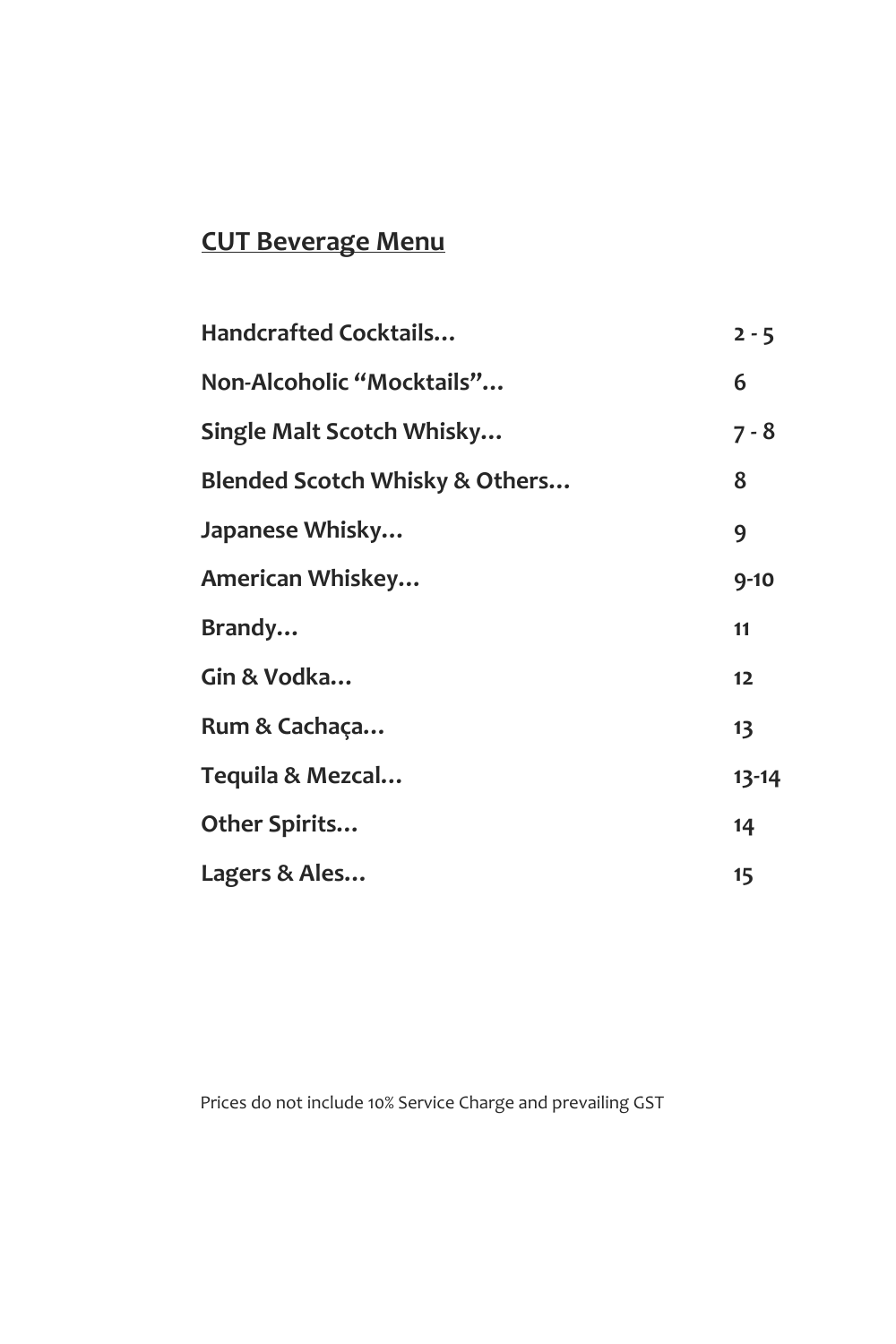# **Handcrafted Cocktails…**

#### **Gin**

**Blinded By Rainbows** Tanqueray No. Ten, Orgeat, Lemon

**Bird in the Hand** Tanqueray No. Ten, Watermelon, Calamansi

**Damage Goods** The Botanist, Chartreusse Jaune, Sage

**Dance Naked** Tanqueray No. Ten, Campari, St. Germain

**Don't Ask… Don't Tell…** The Botanist, Kummel Combier, Dill, Cucumber

**Forbidden Kiss** Hendrick's, Fresh Raspberries, Rose Elixir, Lemon

**Gilding the Lily** Tanqueray No. Ten, Mancino Bianco Ambrato, Cointreau

**"I'm So Sexy"** Uncle Val's, Pavan, Muscat Grapes

**Lady From Shanghai** Sipsmith, Cointreau, Lemon Bitters

**London Calling** Tanqueray, Cointreau, Elderflower, Orange Blossom

**Lust & Lace** Tanqueray No. Ten, Maraschino, Vermouth Bianco

**Mother's Little Helper** Oxley, Aperol, Lemon, Rhubarb

**Pandora's Box** Hendrick's, St. Germain, Elderflower, Lemon

**Pavlov's Dog** Tanqueray No. Ten, Lillet, Ruby Red Grapefruit

**Pins & Needles** Tanqueray No. Ten, Rosemary, Cucumber, Lemon

**Rough Love** Tanqueray No. Ten, Champagne, Shiso Umeshu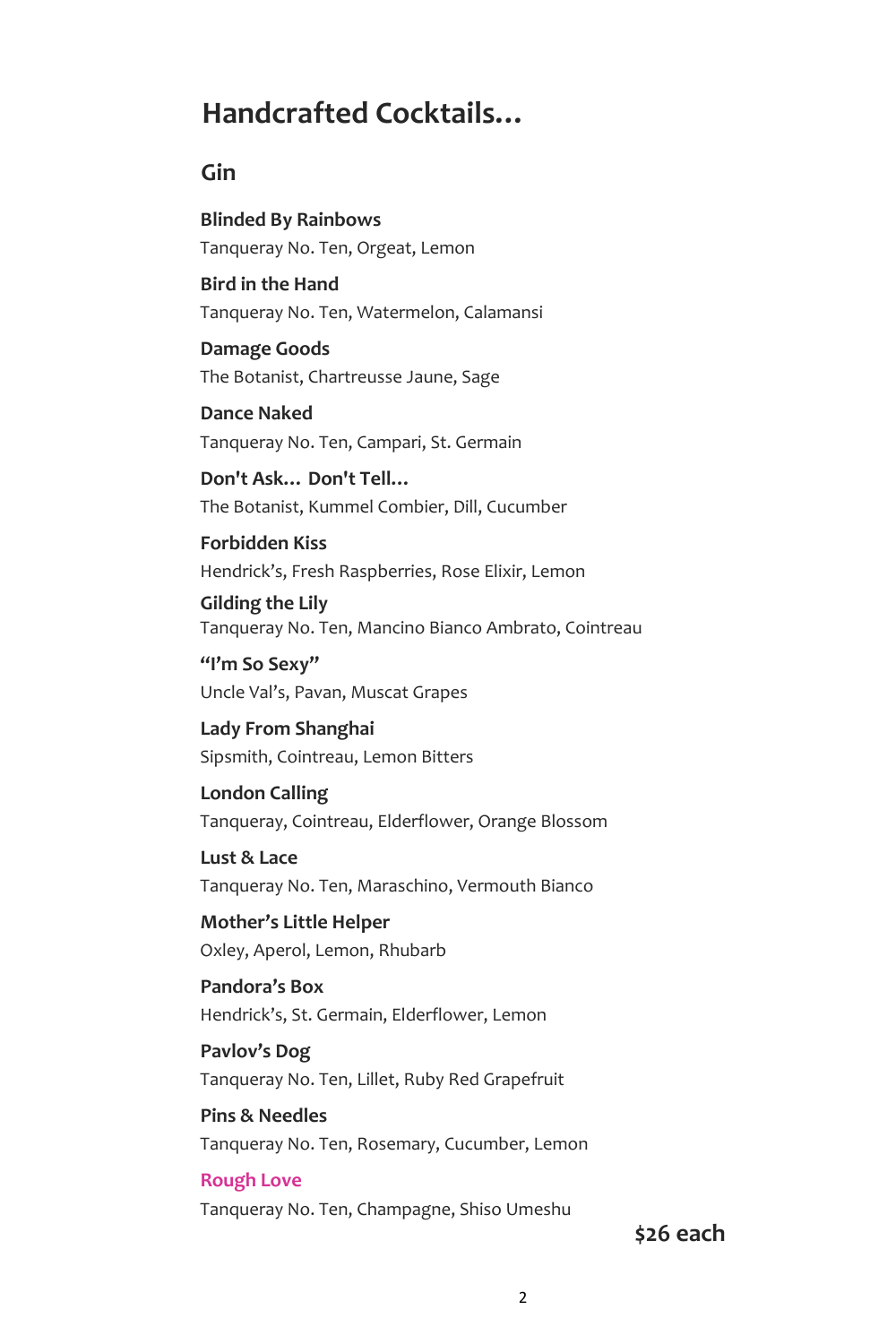#### **Gin (continued)**

**Run Like Hell** The Botanist, Elderflower, Lavender

**She So…Honey!** Old Raj, Shiso Umeshu, Yuzu, Cucumber, Honey

**Social Dysfunction** Oxley, Grapefruit, Lime, Lemongrass

**Sweet Little Lies** Sipsmith, Kaffir Lime Leaf, Lemongrass, Ginger, Thai Basil and Chili

**The Full Frontal** Tanqueray No. Ten, Pineapple, Orgeat

**The Duke Of Earl** Earl Grey Tea Infused Gin, Lemon, Cane Sugar

### **Vodka | Shochu**

**Bound & Gagged** Stoli Applik, St. Germain, Yuzu, Shiso

**Crouching Tiger** Jasmine Flower Green Tea Infused Vodka, Lemon

**HELP!** *Save The Bees* Ketel One Citron, Thyme & Lavender Honey, Limoncello

**Hot Legs** Belvedere, Guava, Holy Basil

**Roped & Thai-ed** Spiked Thai Ice Tea Vodka, Ginger

**Sexual Healing** Belvedere, Ferrand Dry Orange Curaçao, Orange Essence

**Show Me Love** Belvedere, St. Germain, Lychee, Lime

**So Seductive** Japanese Shiso Shochu, Orchid Oolong Infused Vodka

**The Garden Of Eden**  Mango Black Tea Infused Vodka, Lemon, Cane Sugar

**Xiang Li "Fragrant Pear"**  Absolut Pear, King's Ginger, Lemongrass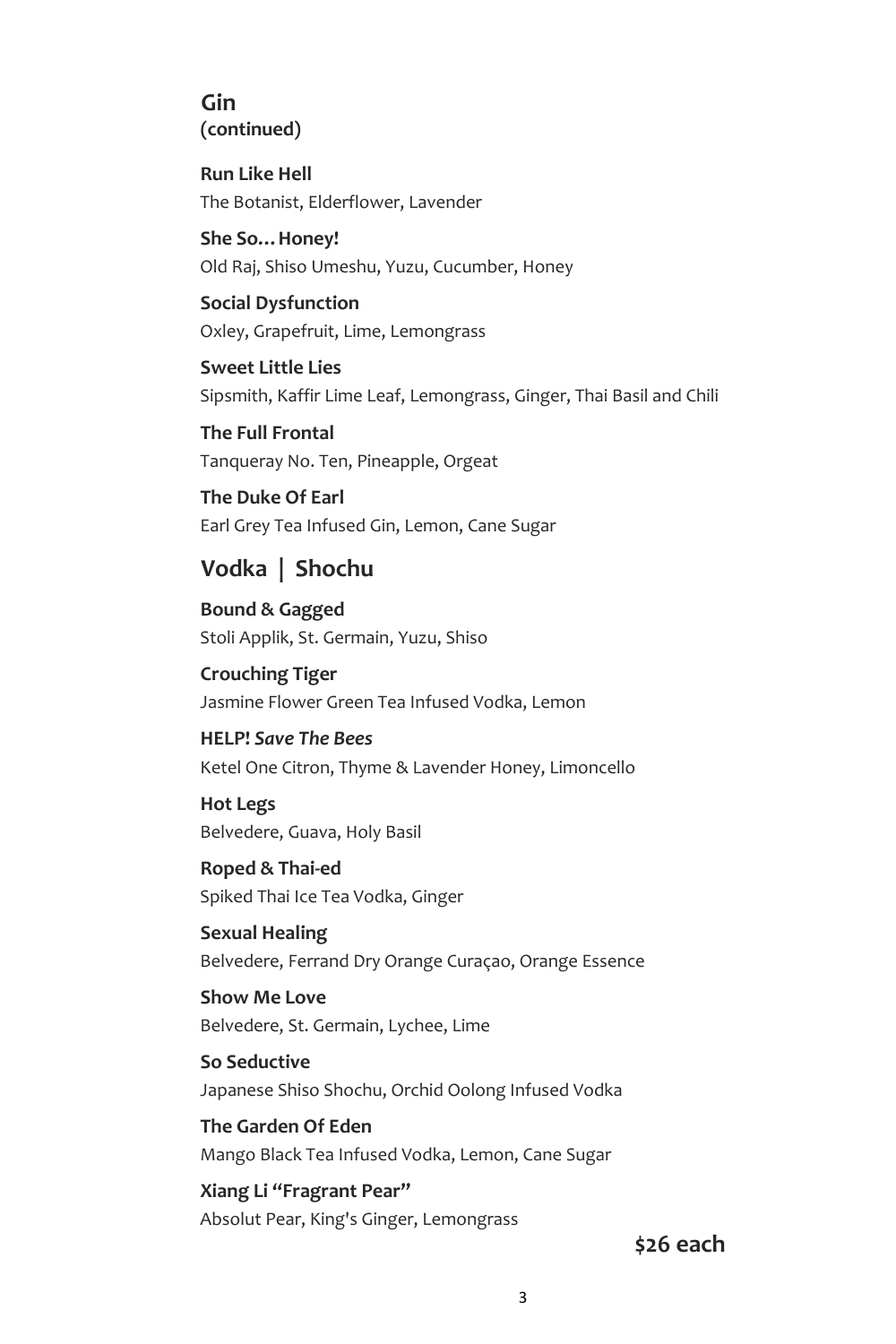#### **Whisky | Cognac**

**Angels & Politicians** Bruichladdich Islay Single Malt, Cointreau, Lemon, Honey

**Ball & Chain** Buffalo Trace, Luxardo Amaretto, Orgeat

**Bullet to the Head** Bulleit Rye, Green Chartreuse, Lime

**Comfortably Numb** Rittenhouse Rye, Cointreau, Pernod

**Locked n' Loaded** Woodford Reserve, Antica Formula, Lemon

**Rolling Fog Over Mt. Fuji** Nikka Pure Malt 12 Year, Aperol, Lemon

**Salted Caramel Old Fashioned** Bulleit Rye, Coffee Old Fashioned Bitters, Salted Caramel

**Smoke & Mirrors** Lapsang Souchong Infused Single Malt, Drambuie, Marasca

**The Haymaker** Buffalo Trace, Antica Formula, Campari, Macerated Orange

**Toi et Moi…Ce Soir?** Cognac, Calvados, Cointreau, Green Chartreuse

**Two in the Bush** High West Rye, Benedictine, Pineapple

**Yakuza** Hakushu 12 Year, Lemongrass, Oba Leaf

### **Barrel-Aged Selections***…From our private reserve*

**Ankles Deep** Woodford Reserve, Averna, Fernet Branca

**Bespoke Negroni** Tanqueray No. Ten Gin, Vermouth, Aperitivo

**"Adios Nonino"** Maker's Mark, Amaretto, Aperol, Burnt Orange Peel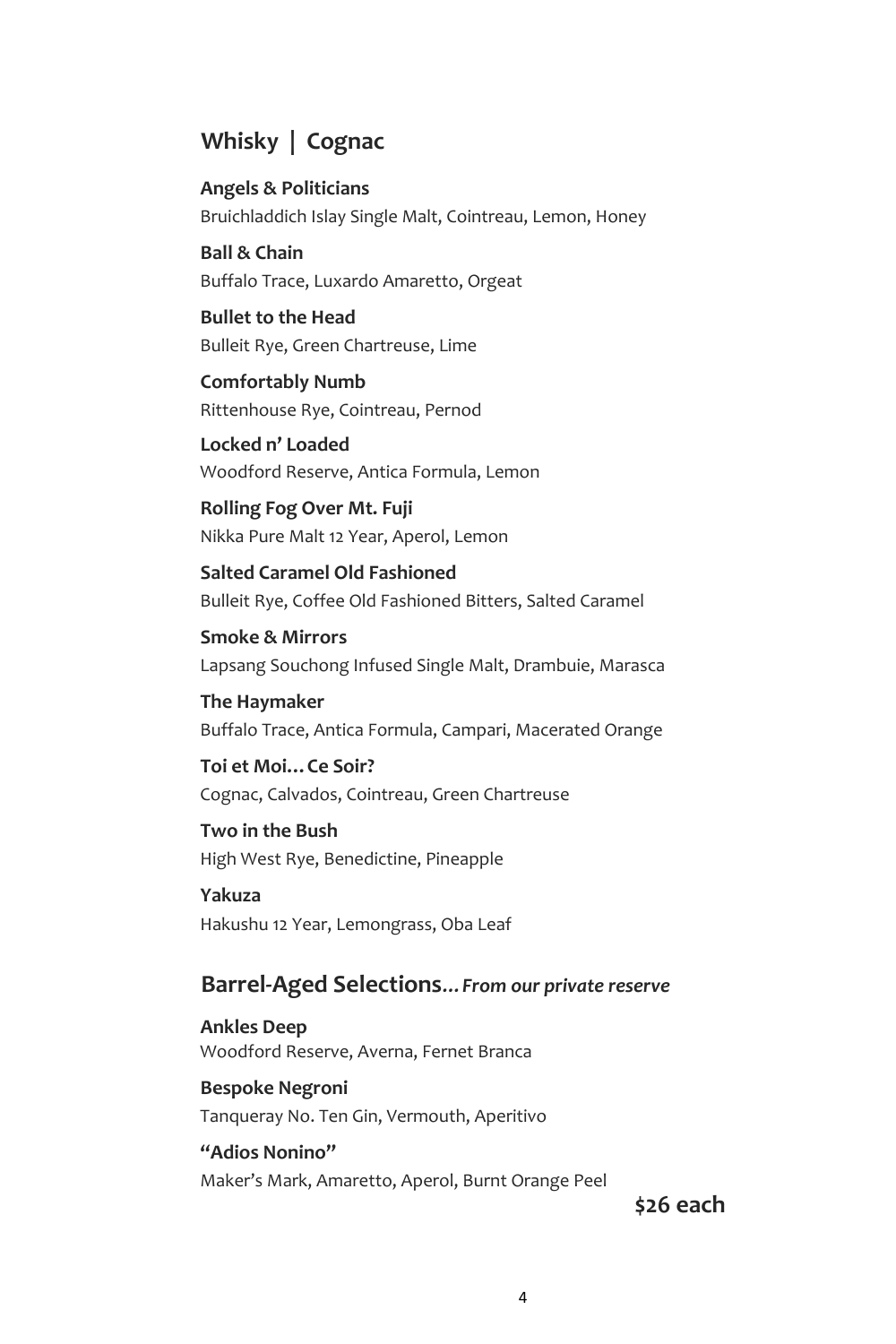#### **Tequila | Mezcal**

**Alito's Way** Don Julio Añejo, Aperol, Lemon, Cane Sugar

**Devil in Disguise** Patron Reposado, Passion Fruit, Chili, Smoked Kashmiri Chili

#### **Dragon's Fire** Don Julio Añejo, Cointreau, Jalapeño, Ruby Red Grapefruit

**Indecent Exposure**

Patron Silver, Reposado Mezcal, Mint, Coriander, Chili

**Lights Out, Legs Up!** Don Julio Blanco, Sudachi Citrus, Watermelon, Shiso

**Pepino's Revenge** Siete Leguas Blanco, Cucumber, Basil, Lime

**Pretty Strangers** Don Julio Blanco, Cucumber, Shiso, Lemongrass

**Whips & Chains** Don Julio Blanco, Grand Marnier, Pineapple, Orgeat

### **Rum | Cachaça | Pisco**

**Belleza Pura "Pure Beauty"** Brazilian Cachaça, Fresh Calamansi Citrus

**Good Girls Gone Bad** Pyrat, Thai Basil, Pineapple, Chili, Coconut

**Machu Peach-Chu** Peruvian Pisco, Pêche du Verger, Peach Bitters

**Papa Doble** Ron Zacapa Sistema Solera 23, Grapefruit, Luxardo Maraschino

**Peace On Earth** Tropical Rum Punch, Passion Fruit, Orgeat and Coconut

**The Home Wrecker** Ron Zacapa Sistema Solera 23, Pineapple, Cilantro, Mint

#### **Who's Your Daddy?**

Double Punch Bowl of Exotic Flavors For 2 or More… **48 Dollars…**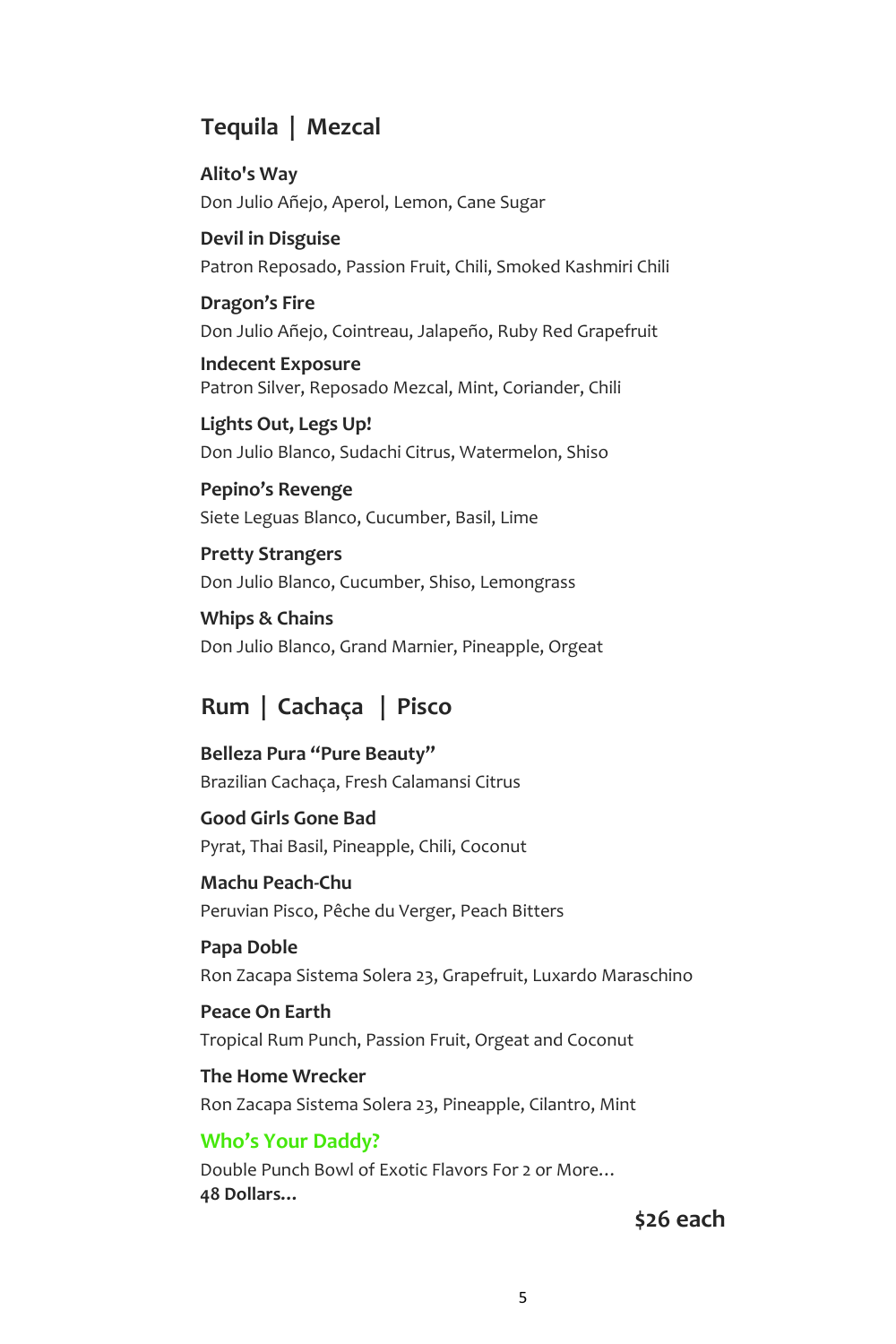#### **Non-Alcoholic "Mocktails"…**

**Cracklin' Rosie** Raspberries, Rose, Lychee, Cranberry

**Double Happiness** Pineapple, Passion Fruit, Orgeat Syrup

**In The Name Of Love** Cucumber, Orange Blossom, Coconut, Elderflower

**Looking For Love** Coconut Water, Elderflower, Lychee, Lime

**Risk & Reward** Cucumber, Green Apple, Basil

**Tempting Fate** Bartlett Pear, Lime, Lemongrass Syrup, Soda

**Time Will Come** Passion Fruit, Fresh Mint, Lime

**Truth or Dare** Kaffir Lime Leaves, Lemongrass, Soda

**Without Consequence** Lychee, Grapefruit, Elderflower, Lime

**\$16 each**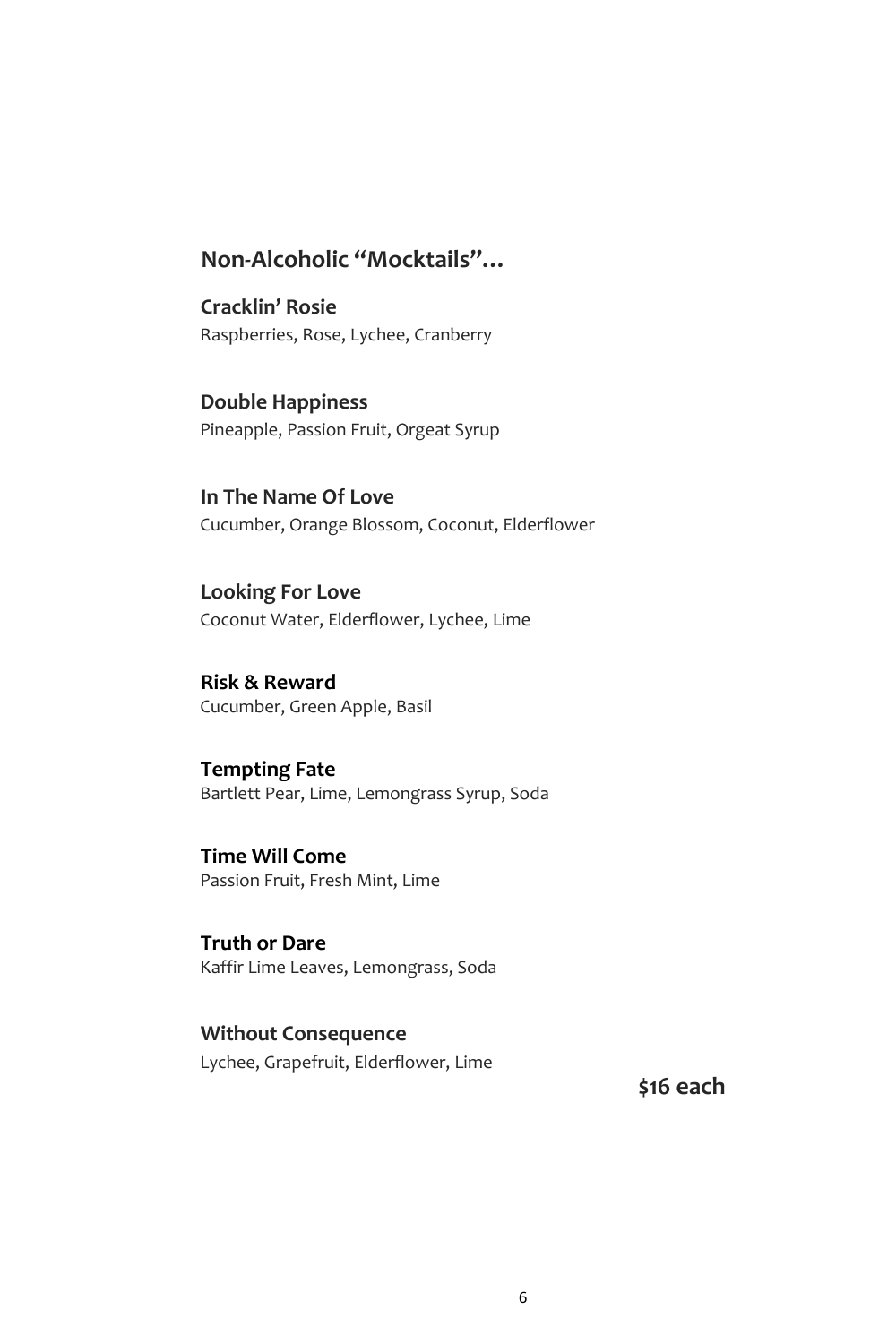# **Single Malt Scotch Whisky**

| <b>Highlands</b> |  |
|------------------|--|
|------------------|--|

| Aberlour 15 Y.O.                                       | 25  |
|--------------------------------------------------------|-----|
| Ardmore Highland                                       | 25  |
| Balvenie "Double Wood" 12 Y.O.                         | 28  |
| Balvenie Portwood 21 Y.O.                              | 140 |
| Clynelish 14 Y.O.                                      | 28  |
| Dalwhinnie 15 Y.O.                                     | 32  |
| Edradour 10 Y.O.                                       | 28  |
| Glendronach 15 Y.O.                                    | 30  |
| Glenfarclas 15 Y.O.                                    | 32  |
| Glenfarclas 17 Y.O.                                    | 40  |
| Glenfiddich 18 Y.O.                                    | 68  |
| Glenfiddich 21 Y.O.                                    | 120 |
| Glenlivet 12 Y.O.                                      | 27  |
| Glenlivet 18 Y.O.                                      | 50  |
| Glenlivet 40 Y.O. "Distilled in 1968, Bottled in 2008" | 175 |
| Glenmorangie 10 Y.O.                                   | 26  |
| Glenmorangie 18 Y.O.                                   | 50  |
| Glenmorangie 25 Y.O.                                   | 230 |
| Glenmorangie "Nectar d'Or"                             | 32  |
| Macallan 12 Y.O.                                       | 28  |
| Macallan 18 Y.O.                                       | 75  |
| Macallan 25 Y.O.                                       | 375 |
| Oban 14 Y.O.                                           | 28  |
| Royal Lochnager 12 Y.O.                                | 28  |
| Strathisla 12 Y.O.                                     | 25  |

### **Campbeltown**

| Springbank 15 Y.O. |  |
|--------------------|--|
|                    |  |

### **Islands**

| Highland Park 12 Y.O. | 32  |
|-----------------------|-----|
| Highland Park 30 Y.O. | 300 |
| Talisker 10 Y.O.      | 24  |
| Talisker 18 Y.O.      | 64  |

### **Lowlands**

| Auchentoshan 12 Y.O.      |    |
|---------------------------|----|
| Auchentoshan "Three Wood" | 35 |
| Haig Club "Single Grain"  | 26 |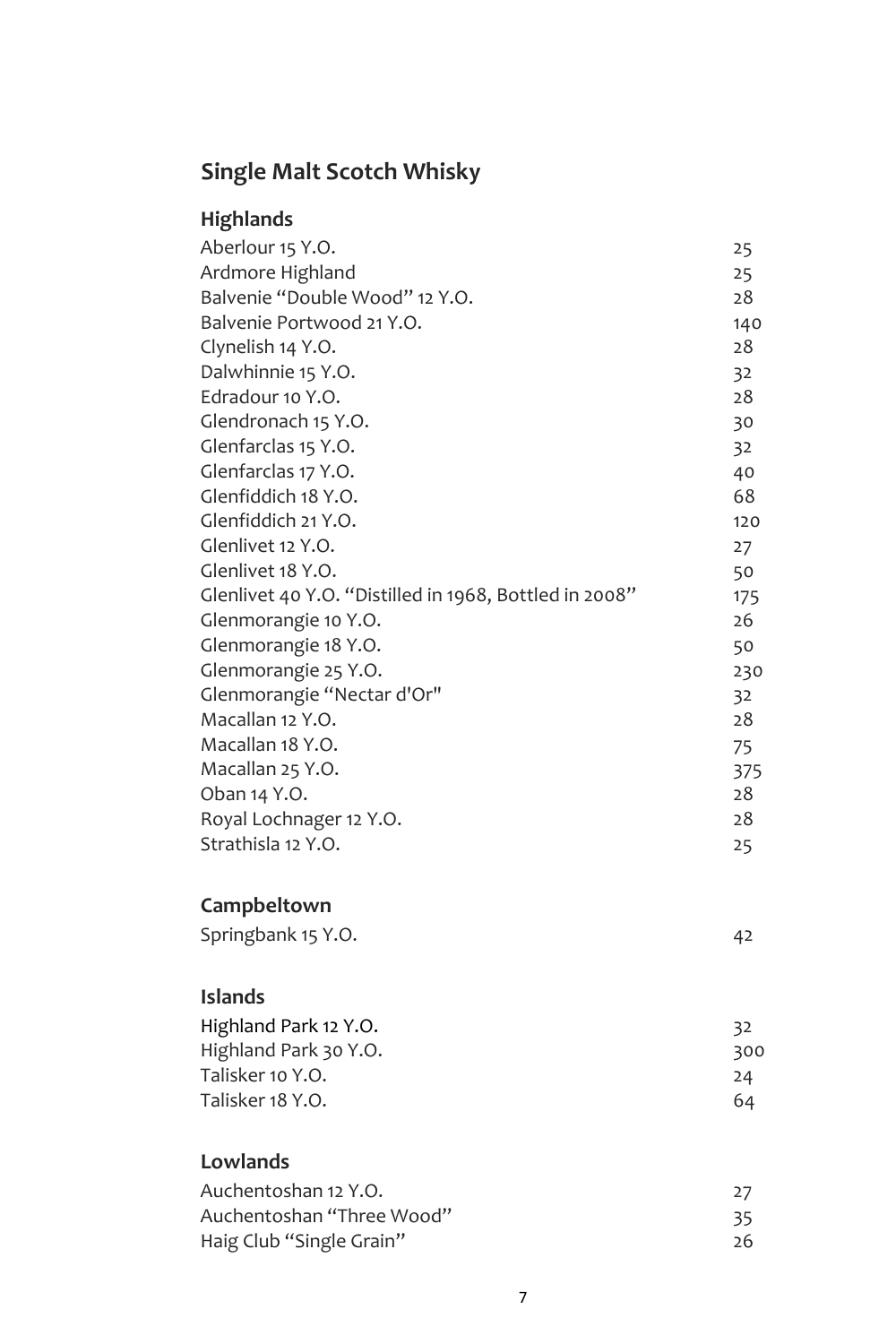### **Single Malt Scotch Whisky (continued)**

### **Islay**

| Ardbeg "Corryvreckan"             | 55  |
|-----------------------------------|-----|
| Ardbeg 10 Y.O.                    | 27  |
| Bowmore 12 Y.O.                   | 29  |
| Bowmore 18 Y.O.                   | 54  |
| Bruichladdich 16 Y.O. "Bourbon"   | 45  |
| Bruichladdich "Black Art" 23 Y.O. | 110 |
| Bruichladdich "Cask" 23 Y.O.      | 105 |
| Bruichladdich "Octomore"          | 65  |
| Bruichladdich "The Laddie"        | 26  |
| Bunnahabhain 12 Y.O.              | 28  |
| Caol Ila 12 1997                  | 32  |
| Laphroaig 10 Y.O.                 | 24  |
| Lagavulin 16 Y.O.                 | 32  |

#### **Blended Scotch Whisky**

| Chivas Regal 12 Y.O. | 22 |
|----------------------|----|
| Dewar's White Label  | 18 |
| <b>Famous Grouse</b> | 18 |
| Johnnie Walker Black | 24 |
| Johnnie Walker Gold  | 30 |
| Johnnie Walker Blue  | 60 |
| Southern Comfort     | 18 |
|                      |    |

### **Indian Whisky**

| <b>Amrut Classic</b> | 24 |
|----------------------|----|
| Amrut "Peated"       | 24 |

### **Irish Whisky**

| Bushmills 10 Y.O. | 26 |
|-------------------|----|
| Jameson           | 20 |

### **Canadian Whisky**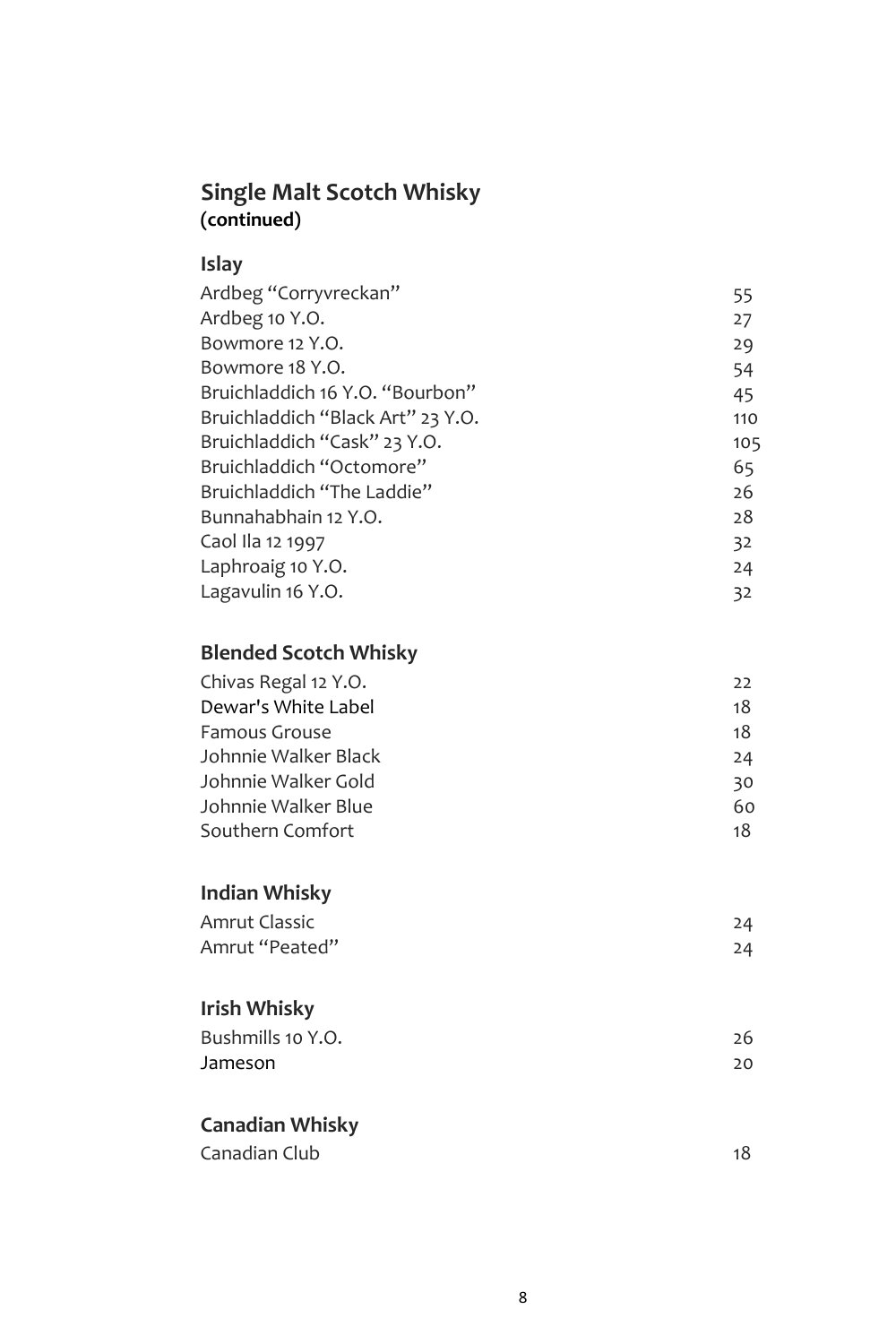# **Japanese Whisky**

| <b>Black Nikka</b>           | 24  |
|------------------------------|-----|
| Hakushu 12 Y.O.              | 40  |
| Hakushu 18 Y.O.              | 85  |
| Hibiki 17 Y.O.               | 55  |
| Hibiki 21 Y.O.               | 250 |
| Hibiki 30 Y.O.               | 550 |
| Ichiro's "Chichibu" 3 Y.O.   | 62  |
| Kawuizawa 1981 Cask 152      | 280 |
| Miyagikyo 10 Y.O.            | 32  |
| Miyagikyo 15 Y.O.            | 43  |
| Nikka "From the Barrel"      | 20  |
| Nikka, Single Cask 1987      | 88  |
| Nikka 17 Y.O. Pure Malt      | 50  |
| Yamazaki 18 Y.O. Single Malt | 98  |
| Yamazaki 25 Y.O. Single Malt | 600 |
| Yoichi 12 Y.O. Single Malt   | 40  |
| Yoichi, Single Malt 1989     | 90  |
|                              |     |

# **American Whiskey**

### **Corn & Rye**

| <b>Bulleit Rye</b>         | 26 |
|----------------------------|----|
| Gentleman Jack             | 34 |
| High West "Campfire"       | 29 |
| High West "Rendezvous" Rye | 28 |
| Hudson Manhattan Rye       | 35 |
| Hudson New York Corn       | 35 |
| <b>Jack Daniels Black</b>  | 22 |
| <b>Redemption Rye</b>      | 20 |
| <b>Rebell Yell</b>         | 20 |
| Rittenhouse Rye            | 22 |
| Willet Rye                 | 29 |
|                            |    |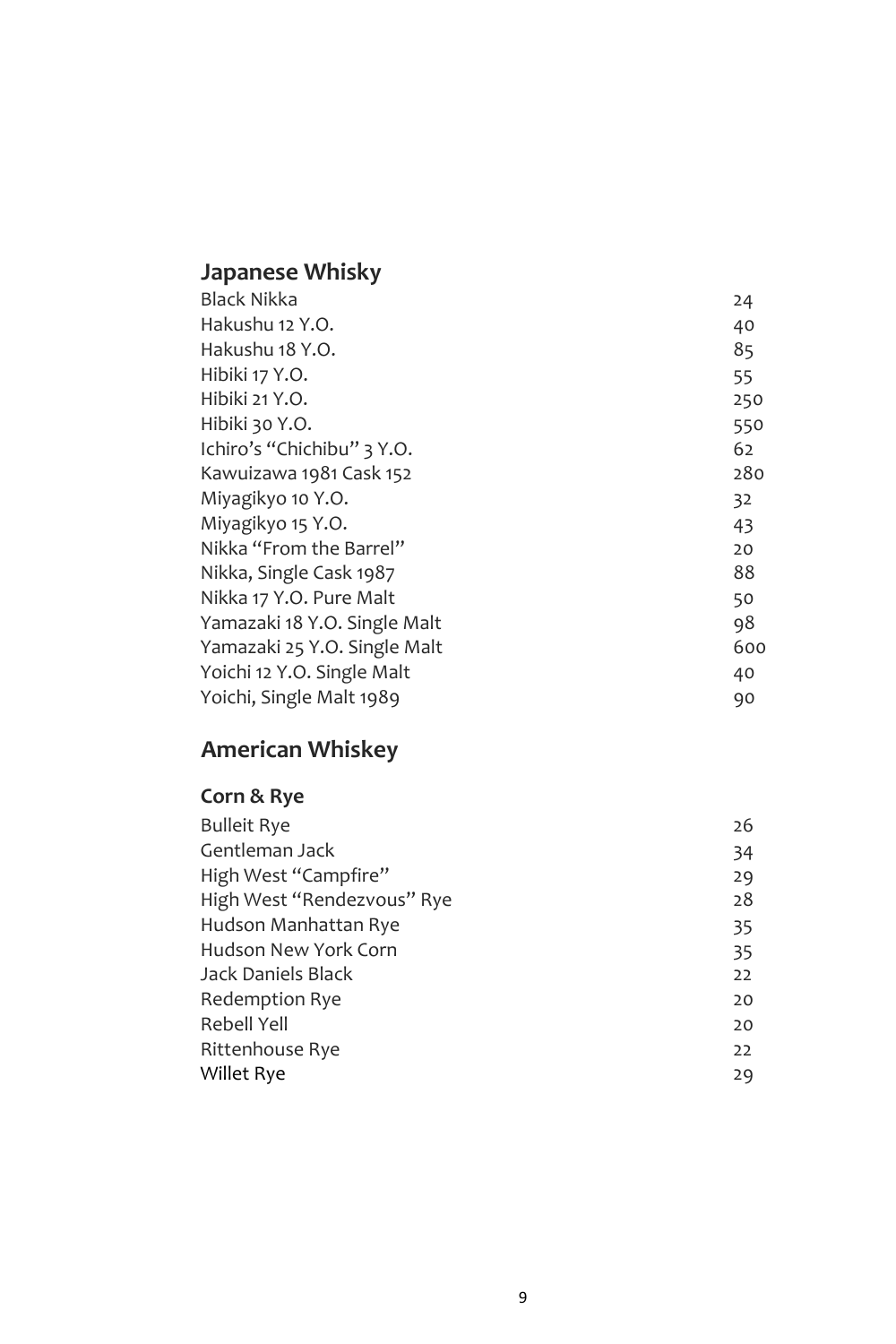## **American Whiskey (continued)**

#### **Bourbon**

| Baker's 7 Y.O.                   | 35  |
|----------------------------------|-----|
| Basil Hayden 8 Y.O.              | 37  |
| <b>Blanton's Original</b>        | 28  |
| Blanton's 112 Proof              | 35  |
| Booker's                         | 40  |
| <b>Buffalo Trace</b>             | 22  |
| <b>Bulleit Rye</b>               | 22  |
| Elijah Craig 12 Y.O.             | 22  |
| Evan Williams 1988               | 36  |
| Four Roses "Single Barrel"       | 29  |
| Four Roses "Small Batch"         | 25  |
| High West "American Prairie"     | 25  |
| Hudson Baby Bourbon              | 45  |
| Johnny Drum Private Stock        | 25  |
| Knob Creek                       | 35  |
| Maker's Mark                     | 22  |
| Noah's Mill                      | 29  |
| Parker's "Golden Anniversary"    | 90  |
| Parker's "Heritage" 27 Y.O.      | 115 |
| Redemption High Rye              | 20  |
| Rowan's Creek                    | 24  |
| St. George "Breaking & Entering" | 25  |
| <b>Woodford Reserve</b>          | 28  |
| Willet Family Estate 8 Y.O.      | 33  |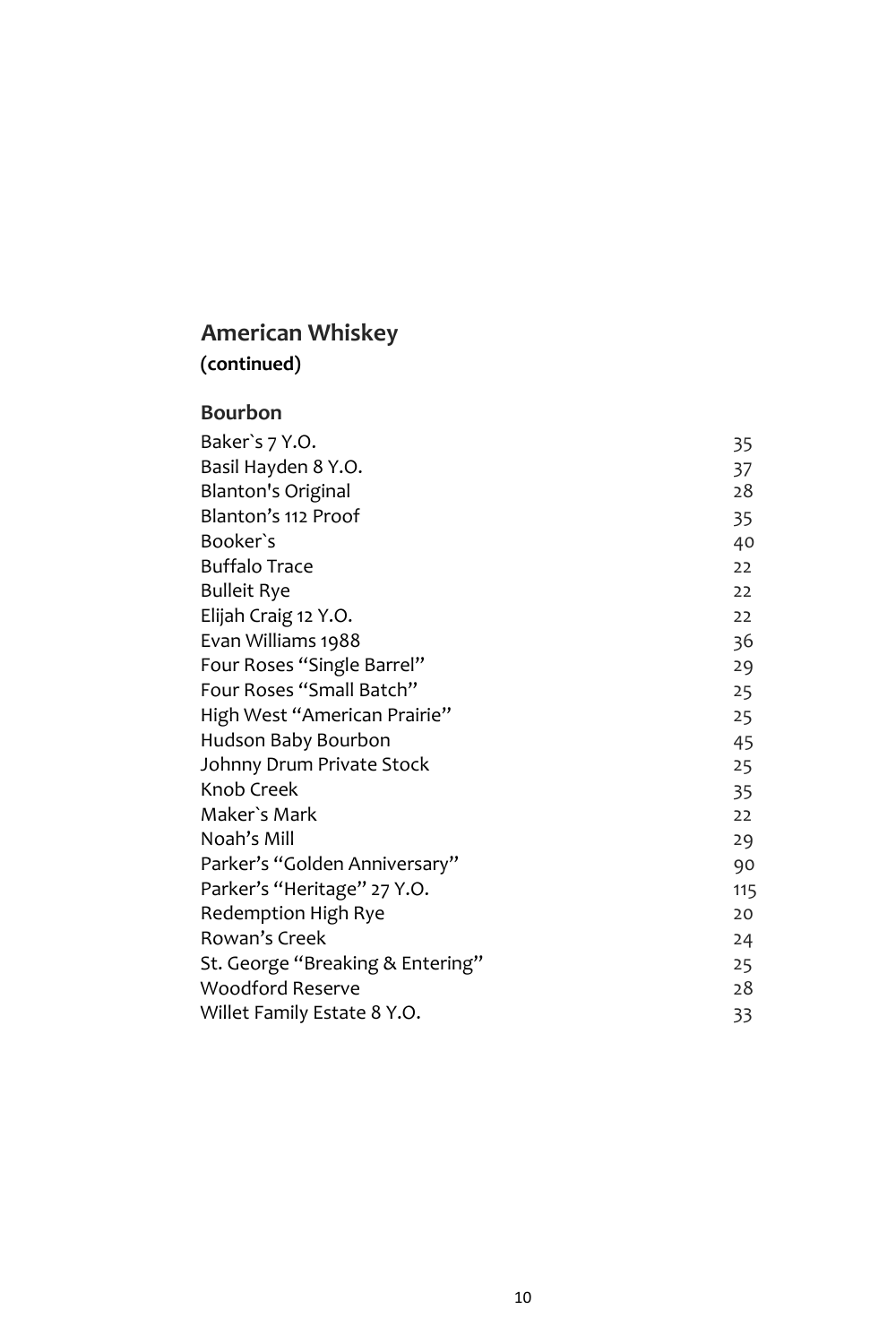## **Italy – Grappa | Brandy**

| Nardini, Bianca                   | 25  |
|-----------------------------------|-----|
| Nonino, Fragolino                 | 35  |
| Nonino, Moscato                   | 22  |
| Nonino, Müller Thurgau            | 35  |
| Nonino, Sauvignon Blanc           | 35  |
| Jacopo Poli, Amorosa di Settembre | 35  |
| Jacopo Poli, Arzente Brandy       | 35  |
| Jacopo Poli, Cleopatra Prosecco   | 35  |
| Jacopo Poli, Moscato              | 35  |
| Jacopo Poli, Torcolato            | 35  |
| Jacopo Poli, Sarpa Barrique       | 48  |
| France – Cognac                   |     |
| <b>Audry Exception</b>            | 135 |
| Audry "Memorial"                  | 75  |
| Audry "Réserve Spéciale"          | 115 |
| Audry XO                          | 40  |
| Courvoisier 12 Y.O.               | 35  |
| Courvoisier VS                    | 20  |
| Hennessy "Paradis"                | 210 |
| Hennessy "Richard" (30ml)         | 950 |
| <b>Hennessy VSOP</b>              | 30  |
| Hennessy XO                       | 92  |
| Hine 60 Y.O.                      | 340 |
| <b>Hine Rare</b>                  | 60  |
| Lheraud 10 Y.O.                   | 34  |
| Martell "Cordon Bleu"             | 70  |
| Martell VSOP                      | 28  |
| Remy Martin "Louis XIII" (30ml)   | 900 |
| Remy Martin VSOP                  | 25  |
| Remy Martin XO                    | 92  |
| Tesseron XO Lot 29 Exception      | 135 |
| Tesseron XO Lot 53 Perfection     | 70  |
| Tesseron XO Lot 76 Tradition      | 50  |
| Tesseron XO Lot 90 Selection      | 35  |
| France – Armagnac                 |     |
| Ch. De Laubade 95                 | 35  |
| Domaine de Jounda 1983            | 40  |
| Domaine de Jounda 1989            | 35  |
| Domaine de Jounda 1990            | 30  |
| <b>France - Calvados</b>          |     |
| <b>Christian Drouin Selection</b> | 20  |
| Christian Drouin 15 Year          | 32  |
| Christian Drouin 1986             | 45  |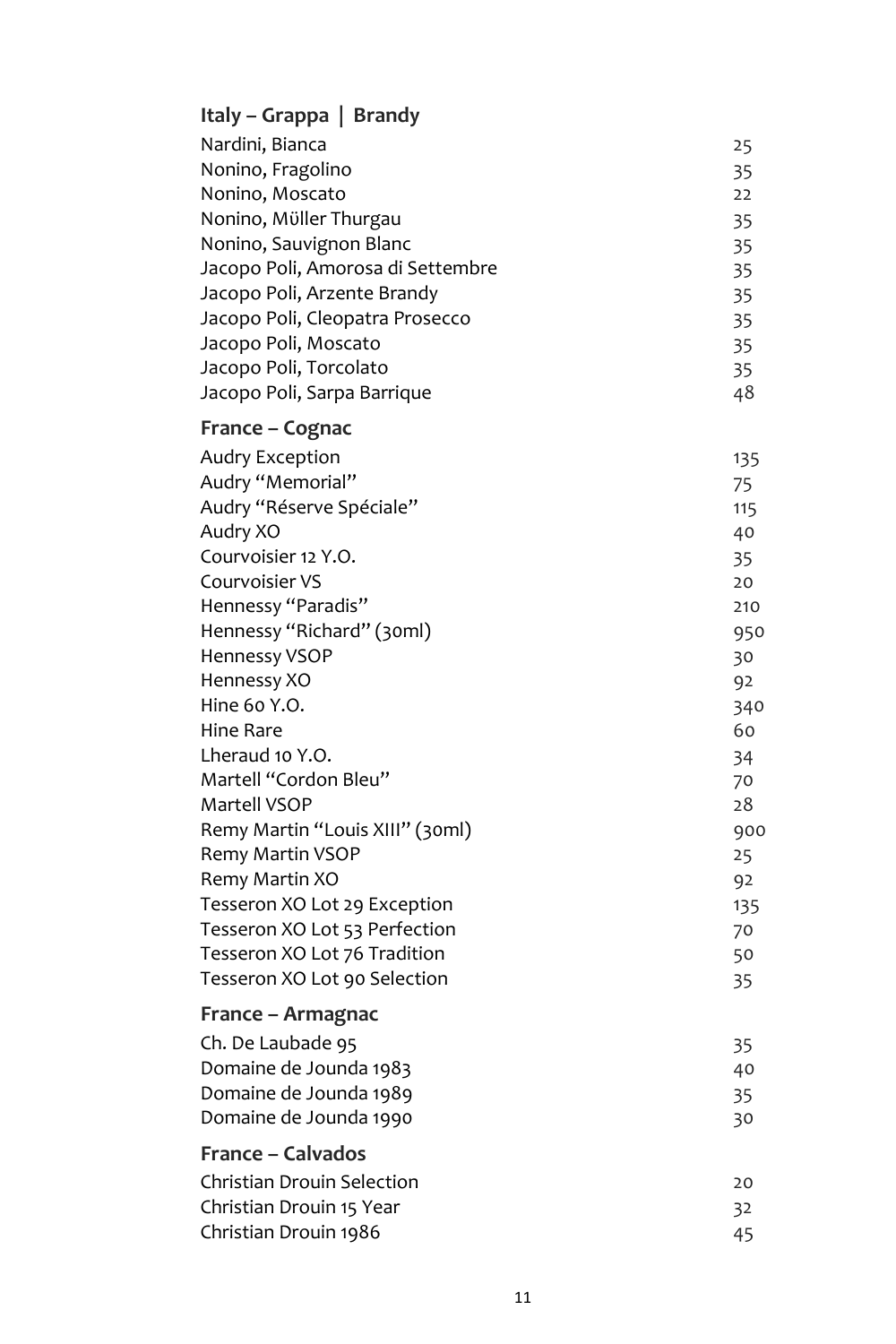### **Peru – Pisco**

Campo de Encanto 20

### **Gin**

| <b>Beefeater</b>       | 18 |
|------------------------|----|
| <b>Bombay Sapphire</b> | 22 |
| <b>Botanist</b>        | 25 |
| Death's Door           | 22 |
| G'Vine "Nouvaison"     | 28 |
| Hendrick's             | 24 |
| No. 209                | 25 |
| Old Raj                | 26 |
| Oxley                  | 26 |
| <b>Plymouth Sloe</b>   | 22 |
| Poli Marconi 46        | 27 |
| Sipsmith London Dry    | 22 |
| Sipsmith Sloe          | 25 |
| St. George Rye         | 23 |
| St. George Terroir     | 25 |
| Tanqueray              | 22 |
| Tanqueray No. Ten      | 27 |
| Uncle Val's            | 30 |
| <b>Whitley Neill</b>   | 22 |

### **Vodka**

| Absolut           | 20 |
|-------------------|----|
| <b>Belvedere</b>  | 26 |
| Belvedere XI      | 29 |
| Chopin "Potato"   | 28 |
| Effen             | 16 |
| Grey Goose        | 30 |
| Grey Goose Orange | 30 |
| Imperia           | 40 |
| Jean Marc XO      | 60 |
| Ketel One         | 22 |
| Stolichnaya       | 18 |
| Stoli Elit        | 45 |
| Tito's Handmade   | 22 |
| Ultimat           | 35 |
|                   |    |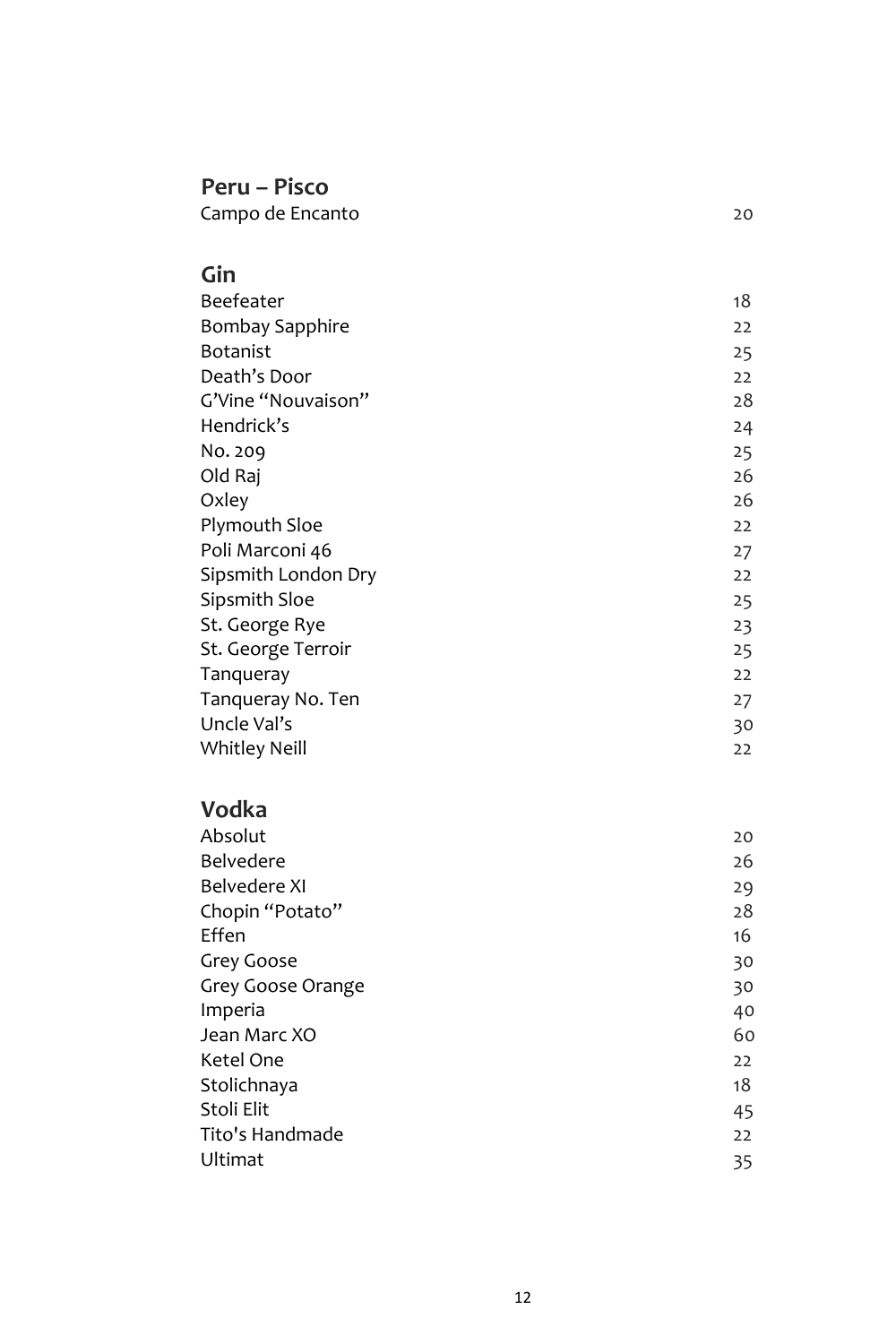# **Rum & Cachaça**

| Bacardi 151                     | 22 |
|---------------------------------|----|
| Cachaca Abelha Silver           | 22 |
| Captain Morgan                  | 20 |
| Caroni 12 Y.O.                  | 23 |
| Diplomatico                     | 24 |
| Diplomatico Ambassador          | 63 |
| Diplomatico Añejo               | 20 |
| Domaine de Courcelles 1972      | 95 |
| Havana club Anejo               | 22 |
| Leblon Cachaça                  | 20 |
| Matusalem Gran Reserva 15 Y.O.  | 23 |
| Mt. Gay Black Barrel            | 21 |
| Mt. Gay Eclipse                 | 18 |
| Mt. Gay Extra Old               | 34 |
| Mt. Gay 1703 Old Cask Selection | 90 |
| Myer's Dark                     | 18 |
| <b>Plantation Dark</b>          | 24 |
| <b>Plantation White</b>         | 24 |
| Pyrat                           | 33 |
| Zacapa, Solera 23               | 33 |
| Zacapa XO                       | 65 |
| 1796 Saint Teresa, Solera       | 26 |

# **Tequila**

| Casa Noble Crystal              | 29  |
|---------------------------------|-----|
| Don Julio Añejo                 | 25  |
| Don Julio Blanco                | 22  |
| El Tesoro Platinum              | 27  |
| Jose Cuervo "La Familia"        | 65  |
| Patron Añejo                    | 45  |
| Patron Platinum                 | 100 |
| Patron Reposado                 | 36  |
| <b>Patron Silver</b>            | 32  |
| Sauza Blanco                    | 18  |
| Sauza "Tres Generaciones" Añejo | 27  |
| Siete Leguas Añejo              | 30  |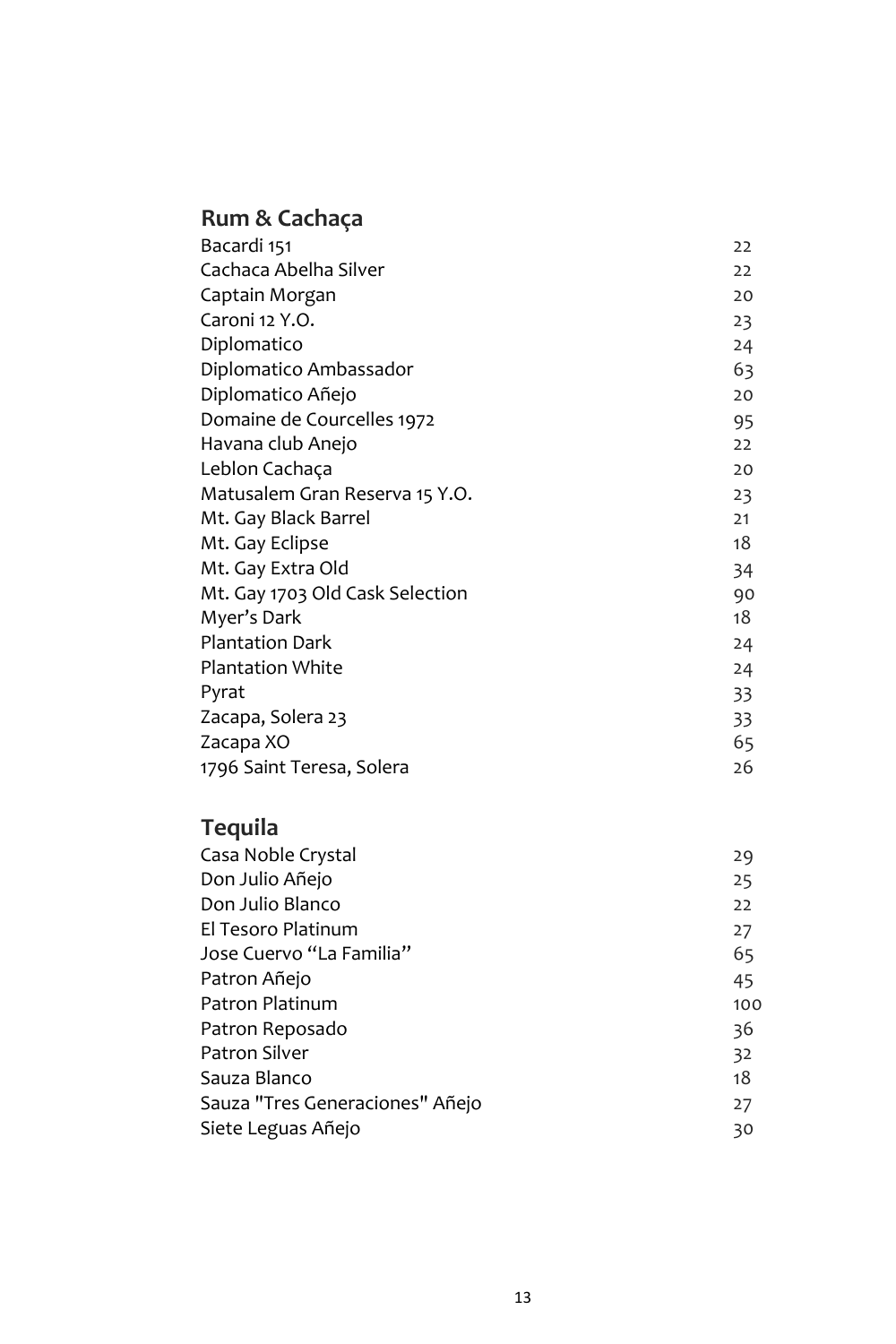# **Tequila**

## **(continued)**

| Siete Leguas Blanco | 25 |
|---------------------|----|
| Ocho Blanco         | 20 |
| Ocho "Estate" Añejo | 32 |
| Ocho Reposado       | 24 |
| 1800 Añejo          | 19 |

### **Mezcal**

| Del Maguey "Albarradas" | 32  |
|-------------------------|-----|
| Del Maguey "Pechuga"    | 95  |
| Del Maguey, Vida        | 22  |
| Ilegal Joven            | 26  |
| Ilegal Reposado         | 35. |

# **Other Spirits**

| Amaretto Luxardo          | 24 |
|---------------------------|----|
| Amaretto di Saronno       | 24 |
| Amaro Nonino              | 22 |
| Aperol                    | 20 |
| Campari                   | 20 |
| Chartreuse VEP Yellow     | 35 |
| Chartreuse VEP Green      | 40 |
| Drambuie 15 Y.O.          | 30 |
| Fernet Branca             | 20 |
| Frangelico                | 20 |
| Grand Marnier 150         | 65 |
| LaFee Absinthe            | 32 |
| Luxardo Limoncello        | 20 |
| Mancino Bianco            | 20 |
| <b>Mancino Rosso</b>      | 20 |
| Pimm's                    | 20 |
| Poli Ciok                 | 20 |
| Poli Moka                 | 20 |
| Punt e Mes                | 20 |
| Ramazzoti                 | 20 |
| Sambuca Luxardo           | 20 |
| St. George Absinthe Verte | 34 |